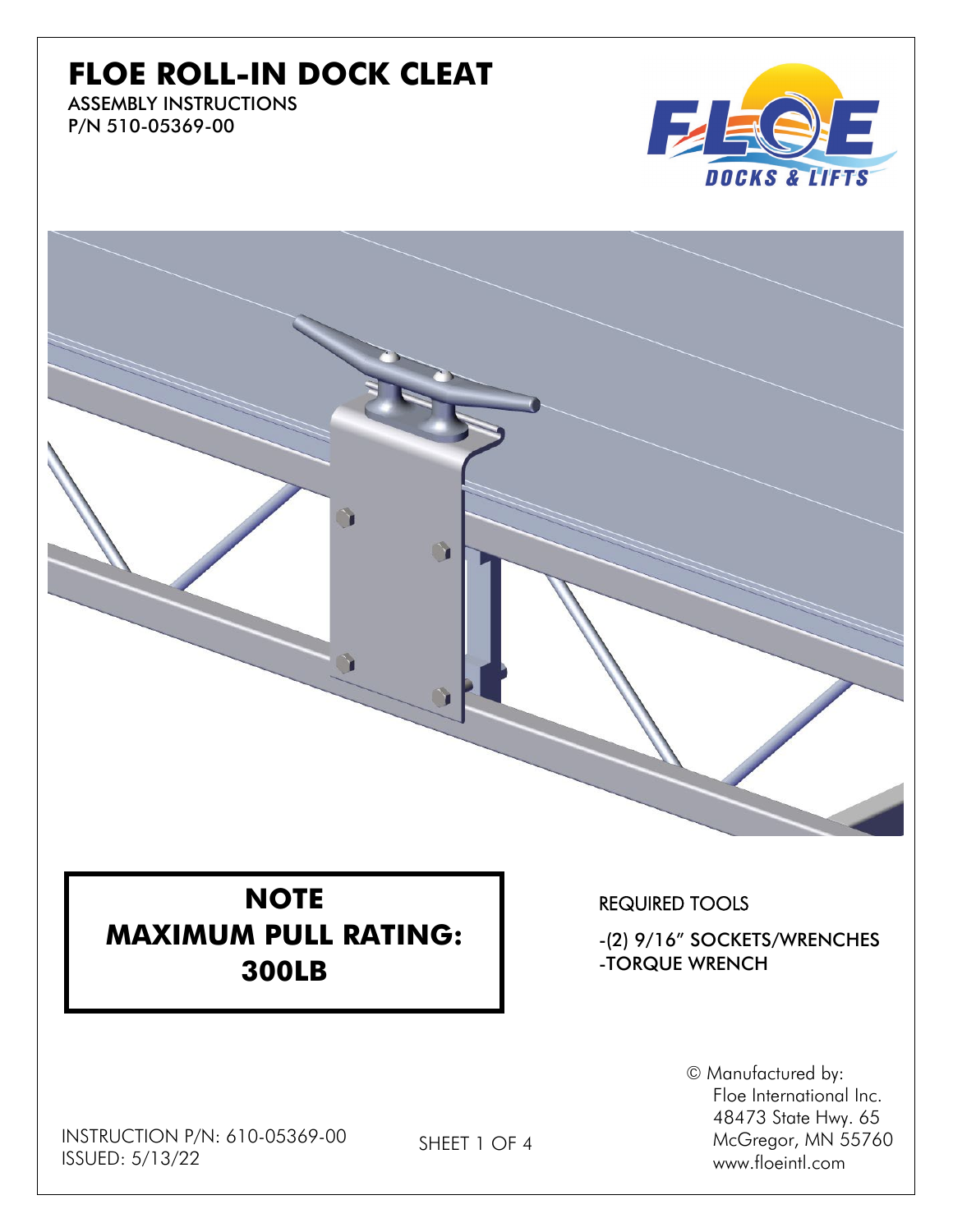# **BILL OF MATERIALSEXPLODED VIEW**

| P/N 510-05369-00 | CLEAT ASS'Y, ROLL-IN DOCK 10" CAST ALUMINUM |              |                                    |
|------------------|---------------------------------------------|--------------|------------------------------------|
| <b>NUMBER</b>    | QTY                                         | PART NUMBER  | <b>DESCRIPTION</b>                 |
|                  | 2                                           | 001-37026-00 | NUT, 3/8-16 JAM NYLOCK - ZINC      |
| 2                | 4                                           | 001-70114-00 | HHCS, 3/8-16 x 2 3/4" ss           |
| 3                | 4                                           | 001-71067-00 | LOCK WASHER, 18-8 ss               |
| 4                | 2                                           | 001-73821-00 | BHCS, 3/8-16 X 2-1/2" SS 18-8      |
| 5                | 4                                           | 001-76349-00 | NUT, 3/8-16 ALUM.                  |
| 6                | 2                                           | 002-02203-00 | PLATE, DOCK ACCESSORY              |
|                  | 4                                           | 002-00204-00 | SPACER, DOCK ACCESSORY             |
| 8                |                                             | 002-02558-00 | <b>BRACKET, ROLL-IN DOCK CLEAT</b> |
| 9                |                                             | 510-34300-00 | DOCK CLEAT, 10" CAST ALUMINUM      |

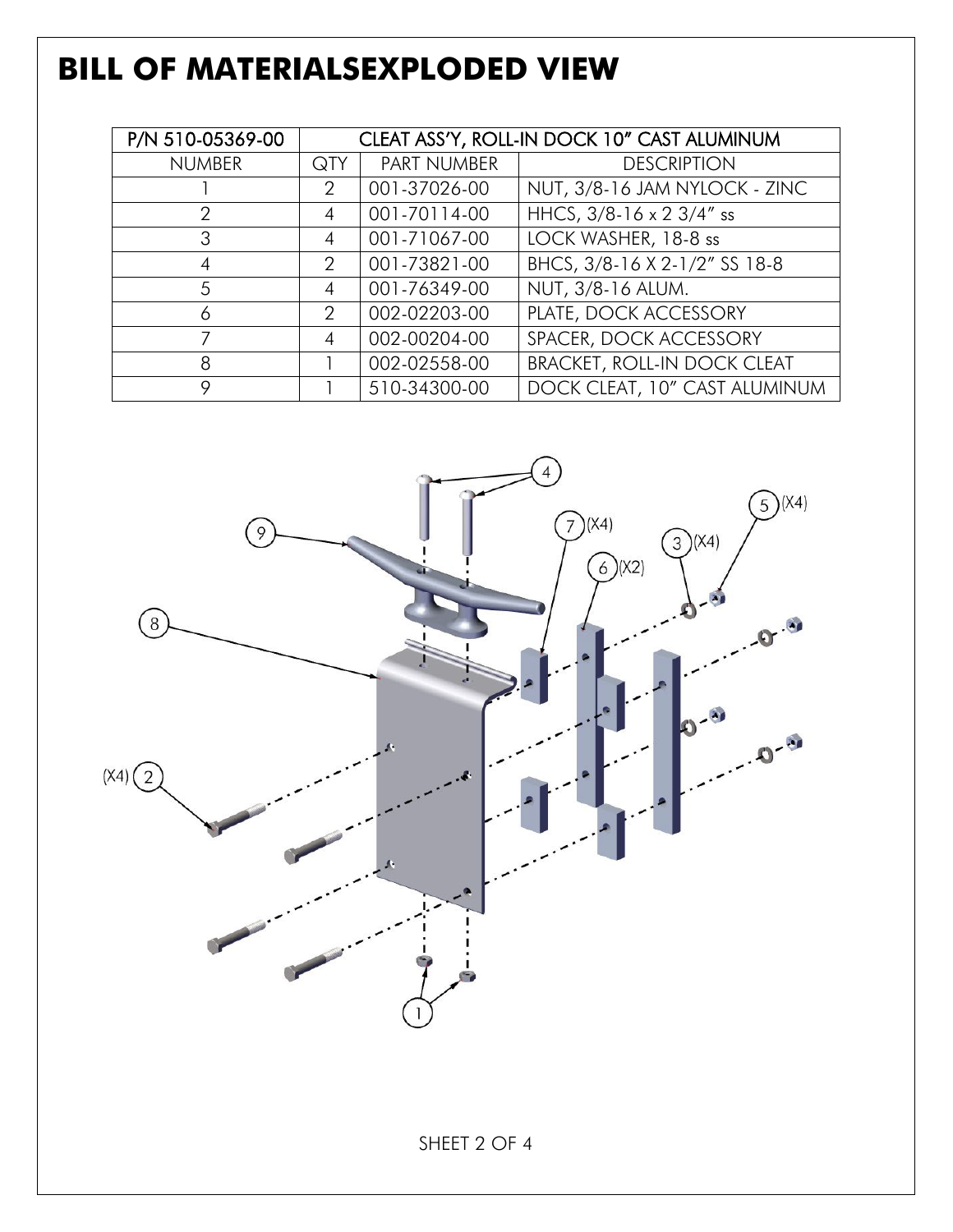### *STEP 1*

DETERMINE DESIRED LOCATION FOR THE DOCK CLEAT. INSERT THE 3/8" X 2-3/4" BOLTS THROUGH THE CLEAT BRACKET ASSEMBLY AND THROUGH THE (4) DOCK SPACERS, PLATES, LOCK WASHERS, AND ALUMINUM NUTS ON THE OPPOSITE SIDE OF THE DOCK SIDE (FIGURE 1).

NOTE: THE LOWER BOLTS SHOULD BE ABOVE OR RESTING ON THE BOTTOM TUBE OF THE DOCK SIDE. ENSURE CAP SCREWS ARE NOT CONTACTING THE DOCK DECK.